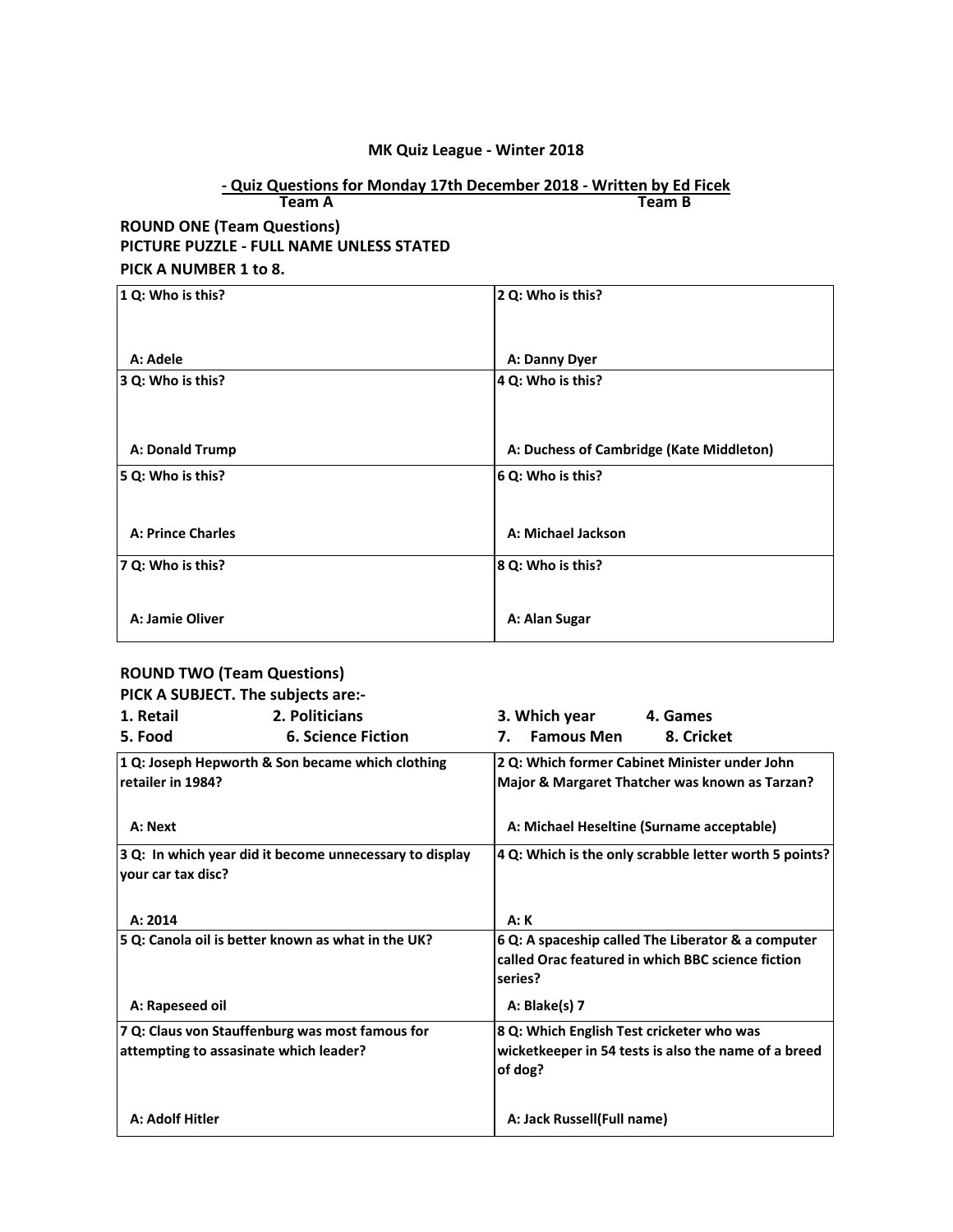#### **Team A Team B ROUND THREE (Individual Questions) (Jokers to be used, each team to nominate one player.) - Quiz Questions for Monday 17th December 2018 - Written by Ed Ficek MK Quiz League - Winter 2018**

**Team A to Answer First** 

 **The Categories are:-**

| 1 & 2 Countries                                                                                      | 3 & 4 Scottish Football                                                                             |
|------------------------------------------------------------------------------------------------------|-----------------------------------------------------------------------------------------------------|
| 5 & 6 Authors                                                                                        | <b>7 &amp; 8 Cars</b>                                                                               |
| 1 Q: Which is the only country, besides the UK, to be a<br>member of both the Commonwealth and NATO? | 2 Q: Which African country is the only country to be<br>both a member of the Commonwealth and OPEC? |
| A: Canada                                                                                            | A: Nigeria                                                                                          |
| 3 Q: Which Scottish football teams play their games at<br><b>Tannadice Park?</b>                     | 4 Q: Which Scottish football teams play their games<br>at Tynecastle Park?                          |
| A: Dundee Utd                                                                                        | A: Hearts of Midlothian                                                                             |
| 5 Q: Give either of the forenames of the author P D James.                                           | 6 Q: Give either of the forenames of author A S<br>Byatt?                                           |
| A: Phyllis Or Dorothy                                                                                | A: Antonia Or Susan                                                                                 |
| 7 Q: Which model of car was the predecessor of the<br><b>Vauxhall Corsa?</b>                         | 8 Q: The Ford Sierra was replaced by which car<br>model?                                            |
| A: (Vauxhall) Nova                                                                                   | A: (Ford )Mondeo                                                                                    |

#### **ROUND FOUR (Team Questions)**

**WHICH THREE' ROUND. There will be three answers to each question. PICK A NUMBER 1 to 8.**

**1 Q: Which 3 cities in the Southern Hemisphere have hosted the Summer Olympic Games? 2 Q: Who were the last 3 Americans to win the Men's Singles at Wimbledon? A: Melbourne, Sydney, Rio De Janeiro A: Pete Sampras, Andre Agassi, John McEnroe (Surnames acceptable) 3 Q: What were the last 3 States to join the USA? 4 Q: Which 3 German cities (other than Berlin) have a population over 1 million?** A: Alaska, Hawaii, Arizona **A: A: Hamburg Munich Cologne 5 Q: In music, what are the 3 recognised female singing voices? 6 Q: Since 1959, Liverpool FC have had 3 Scottish born managers – name them?** A: Soprano, Mezzo-soprano, Contralto **A: Bill Shankly, Kenny Dalglish, Graeme Souness (Surnames acceptable) 7 Q: What is the name of the café, the newsagent & the kebab shop in Coronation Street? 8 Q: In Blue Peter, what kind of creatures were Bonnie, Socks & Freda?** A: Roy's Rolls, The Kabin, Prima Donner<br>**A: Dog, Cat & Tortoise**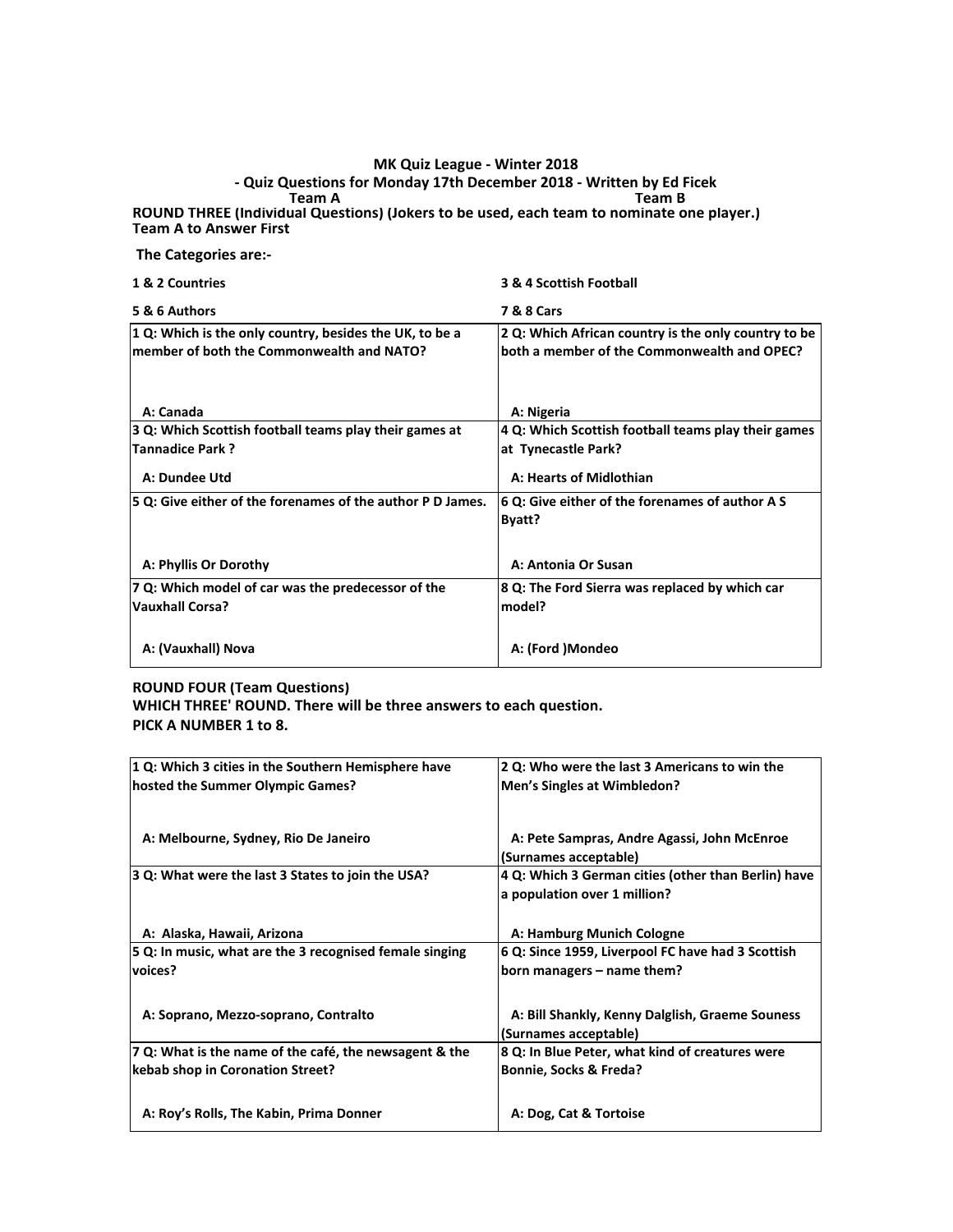#### **Team A Team B - Quiz Questions for Monday 17th December 2018 - Written by Ed Ficek MK Quiz League - Winter 2018**

**ROUND FIVE (Team Questions)**

| Half and Half - Q1 - Q4 - Numbers/Numerical answers | $Q5 - Q8 -$ Stamp |  |
|-----------------------------------------------------|-------------------|--|
| PICK A NUMBER 1 to 8.                               |                   |  |
|                                                     |                   |  |

| 1 Q: How many men to date have stood on the moon?                                                           | 2 Q: What nickname did the media give to John<br>Prescott?                                                                                                               |  |
|-------------------------------------------------------------------------------------------------------------|--------------------------------------------------------------------------------------------------------------------------------------------------------------------------|--|
| A: 12                                                                                                       | A: Two Jags                                                                                                                                                              |  |
| 3 Q: What number do you get by adding the titles of<br>Adele's 3 albums together?<br>$A: 19 + 21 + 25 = 65$ | 4 Q: What is the number of the Dvorak symphony<br>usually known as "From the New World"<br>A:9                                                                           |  |
| 5 Q: Which European country was the first to issue a<br><b>Christmas stamp?</b>                             | 6 Q: The "Treskilling" Yellow, is a Swedish stamp<br>of which only one example exists. It was printed in<br>error in 1855 as yellow, what colour should it have<br>been? |  |
| A: Austria                                                                                                  | A: Green                                                                                                                                                                 |  |
| 7 Q: On which British golf course which hosts the Open-is<br>there a hole called The Postage Stamp?         | 8 Q: what is the current threshold for stamp duty<br>on residential properties in England and Wales?                                                                     |  |
| A: Troon                                                                                                    | A: 125000                                                                                                                                                                |  |

**HALF TIME!**

## **ROUND SIX ( TEAM QUESTIONS ) PICTURE PUZZLE - FULL NAME UNLESS STATED**

## **PICK A NUMBER 1 to 8.**

| 1 Q: Who is this?   | 2 Q: Who is this?   |
|---------------------|---------------------|
| A: Noel Fielding    | A: Judy Garland     |
| 3 Q: Who is this?   | 4 Q: Who is this?   |
|                     |                     |
| A: Nicolas Sarkozy  | A: Robin Van Persie |
| 5 Q: Who is this?   | 6 Q: Who is this?   |
|                     |                     |
|                     |                     |
| A: Jon Snow         | A: Rudolf Nureyev   |
| 7 Q: Who is this?   | 8 Q: Who is this?   |
|                     |                     |
| A: Holly Willoughby | A: Noel Edmunds     |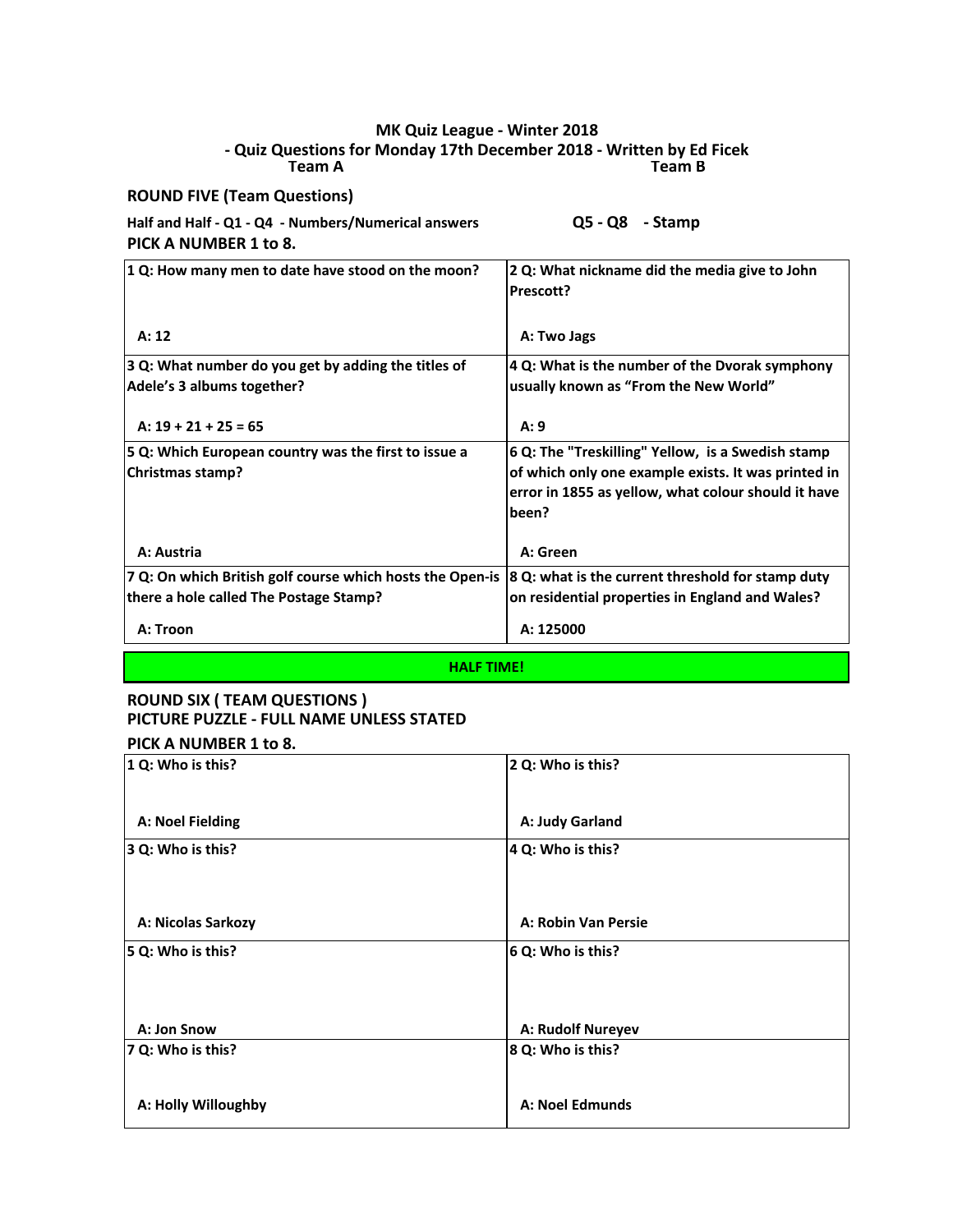

### **MK Quiz League - Winter 2018**

### **Iiz Questions for Monday 17th December 2018 - Written by Ed Ficek**

**Team A Team B ROUND SEVEN (Team Questions) THEME ROUND. This weeks theme is <b>NATURE WORK** Natural World **PICK A NUMBER 1 to 8.**

| $\vert$ 1 Q: Of what is cynophobia the abnormal fear?                             | 2 Q: What is a baby turkey called?                                             |
|-----------------------------------------------------------------------------------|--------------------------------------------------------------------------------|
| A: Dogs                                                                           | A: Poult                                                                       |
| 3 Q: What is the alternative one word name for the Asian Water<br><b>buffalo?</b> | 4 Q: Which creature or animal lives in a formicary?                            |
| A: Carabao                                                                        | A: Ants                                                                        |
| 5 Q: What small crustacean is the main diet of the blue whale?                    | 6 Q: Now extinct, the flightless bird, the moa was native<br>to which country? |
| A: Krill                                                                          | A: New Zealand                                                                 |
| 7 Q: From which creature is pate de fois gras produced?                           | 8 Q: From which animal do we get the meat known as<br>hogget?                  |
| A: Goose                                                                          | A: Sheep                                                                       |

#### **ROUND EIGHT (Individual Questions) (Jokers to be used, each team to nominate one player.)**

#### **Team A to Answer First**

| The Categories are:-                                                                 |                                                                       |
|--------------------------------------------------------------------------------------|-----------------------------------------------------------------------|
| 1 & 2 French                                                                         | 3 & 4 Film Actors                                                     |
| 5 & 6 How High                                                                       | 7 & 8 2006 Music                                                      |
| 1 Q: What does the French Verb "Aller" mean?                                         | 2 Q: What does the French Verb "Voir" mean?                           |
| A: to go                                                                             | A: To see                                                             |
| 3 Q: Who was Captain Jack Sparrow in the "Pirate of the<br><b>Caribbean"</b> movies? | 4 Q: Who co-starred with Morgan Freeman in the film<br>"Seven"?       |
| A: Johnny Depp                                                                       | A: Brad Pitt                                                          |
| 5 Q: How high in feet is the net in the centre in the game of<br>badminton?          | 6 Q: How high in feet is the crossbar in Association<br>Football?     |
| A: 5 feet (1.524 metres)                                                             | A: 8 feet (2.44 metres)                                               |
| 7 Q: Which group had a UK number one in 2006 with "I don't feel<br>llike dancin"?    | 8 Q: Whose had a UK number one hit in 2006 with "Hips"<br>Don't Lie"? |
| <b>A: Scissor Sisters</b>                                                            | A: Shakira (featuring Wyclef Jean)                                    |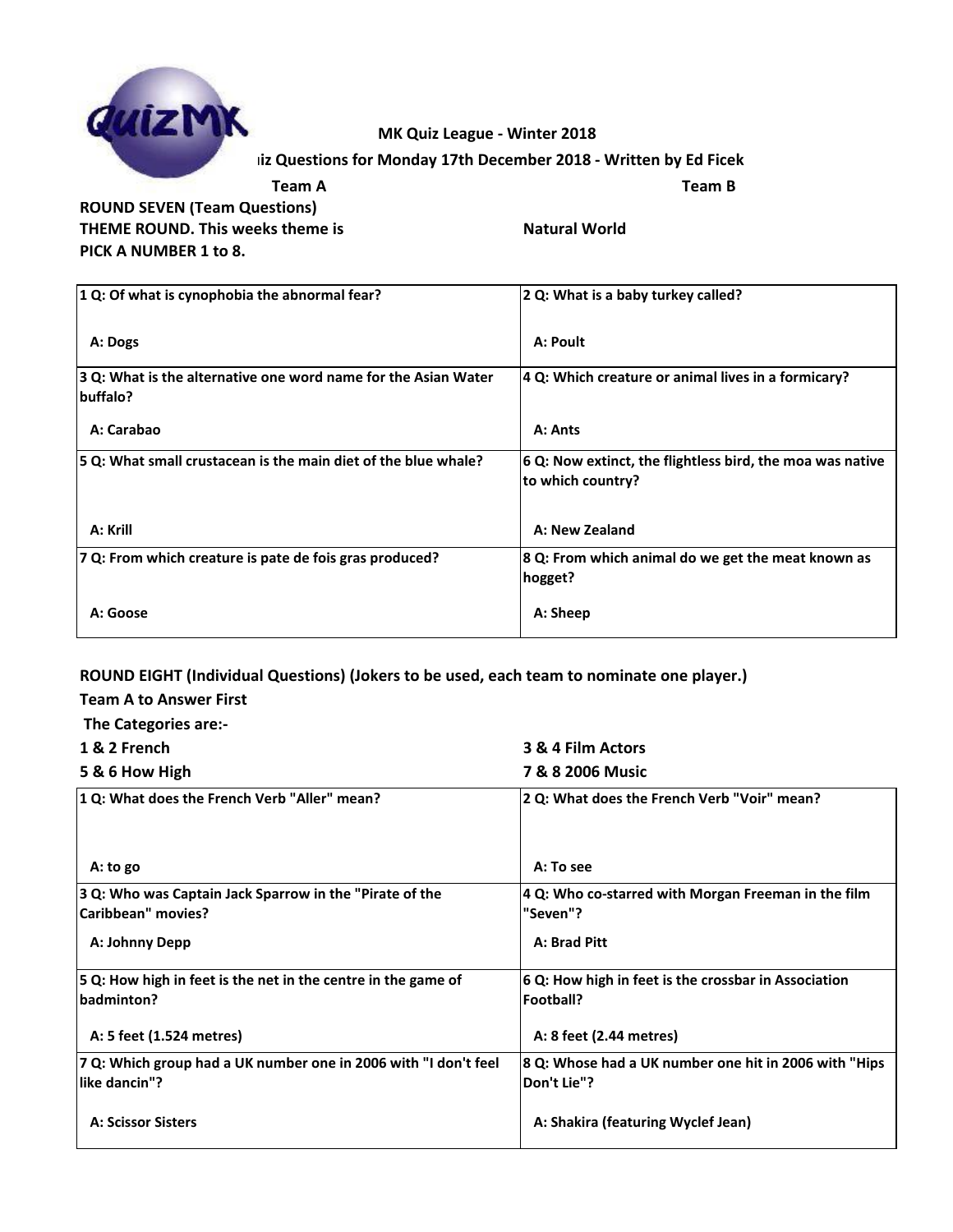| GuizM                                                                                                          |        | MK Quiz League - Winter 2018 |               |                                                                 |  |
|----------------------------------------------------------------------------------------------------------------|--------|------------------------------|---------------|-----------------------------------------------------------------|--|
|                                                                                                                |        |                              |               | : Questions for Monday 17th December 2018 - Written by Ed Ficek |  |
|                                                                                                                | Team A |                              |               | Team B                                                          |  |
| <b>ROUND NINE (Team Questions)</b>                                                                             |        |                              |               |                                                                 |  |
| PICK A LETTER. Surnames only for individuals : The letters are                                                 |        |                              |               |                                                                 |  |
| 1. A 2. K 3. C 4. W                                                                                            |        | 5. B(I)                      | 6. T 7. B(ii) | 8. G                                                            |  |
| PICK A NUMBER 1 to 8.                                                                                          |        |                              |               |                                                                 |  |
| $\vert$ 1.0: Made famous by Gracie Fields which house plant is $\vert$ 2.0: What name is given to a traditions |        |                              |               |                                                                 |  |

| 1 Q: Made famous by Gracie Fields which house plant is  | 2 Q: What name is given to a traditional Malay     |  |
|---------------------------------------------------------|----------------------------------------------------|--|
| also called the cast iron plant?                        | dagger with a wavy blade?                          |  |
|                                                         |                                                    |  |
| A: Aspidistra                                           | A: Kris                                            |  |
| 3 Q: What kind of everyday food can be bought by the    | 4 Q: Which actress is playing the first female     |  |
| truckle?                                                | Dr.Who?                                            |  |
|                                                         |                                                    |  |
| A: Cheese                                               | A: Jodie Whittaker (surname acceptable)            |  |
| 5 Q: Who plays Kate Winslet's love interest in the 2006 | 6 Q: Who was Princess Margaret's lover in the 50's |  |
| film "The Holiday"?                                     | although they weren't allowed to marry?            |  |
|                                                         |                                                    |  |
| A: Jack Black (Surname acceptable)                      | A: Peter Townsend (Surname acceptable)             |  |
| 7 Q: What is the surname of the rugby league playing    | 8 Q: Which golfer finally won a major              |  |
| brothers Luke, Sam, George and Tom?                     | championship in 2017 after 73 previous attempts?   |  |
|                                                         |                                                    |  |
| A: Burgess                                              | A: Sergio Garcia (Surname acceptable)              |  |

#### **ROUND TEN (Team Questions)**

| PICK A SUBJECT. The subjects are:-                    |                                                   |
|-------------------------------------------------------|---------------------------------------------------|
| 1. Which Country<br>2. Famous Men                     | 3. Snooker<br>4. US States                        |
| <b>6. Abbreviations</b><br>5. Books                   | 7. Capitals<br>8. Food                            |
| 1 Q: Which Indo-China country gained its independence | 2 Q: Which scientist, famous for his Laws of      |
| lfrom France on Christmas Eve 1954?                   | Motion, was born on Christmas Day 1642?           |
| A: Laos                                               | <b>A: Isaac Newton</b>                            |
| 3 Q: The final of the World Snooker Championships is  | 4 Q: Named after a famous explorer, what is the   |
| the best of how many frames?                          | state capital of Ohio?                            |
|                                                       |                                                   |
| A: 35                                                 | A: Columbus                                       |
| 5 Q: In the Winnie the Pooh books by A. A. Milne who  | 6 Q: In the antiques and collectables world what  |
| llived in "The House at Pooh Corner"?                 | does EPNS stand for?                              |
| A: Eeyore                                             | A: Electro Plated Nickel Silver                   |
| 7 Q: In which city would you find Wencelas Square?    | 8 Q: Which satirical news website, named after a  |
|                                                       | vegetable, started life as a print publication in |
|                                                       | Wisconsin in 1988?                                |
| A: Prague                                             | A: The Onion                                      |